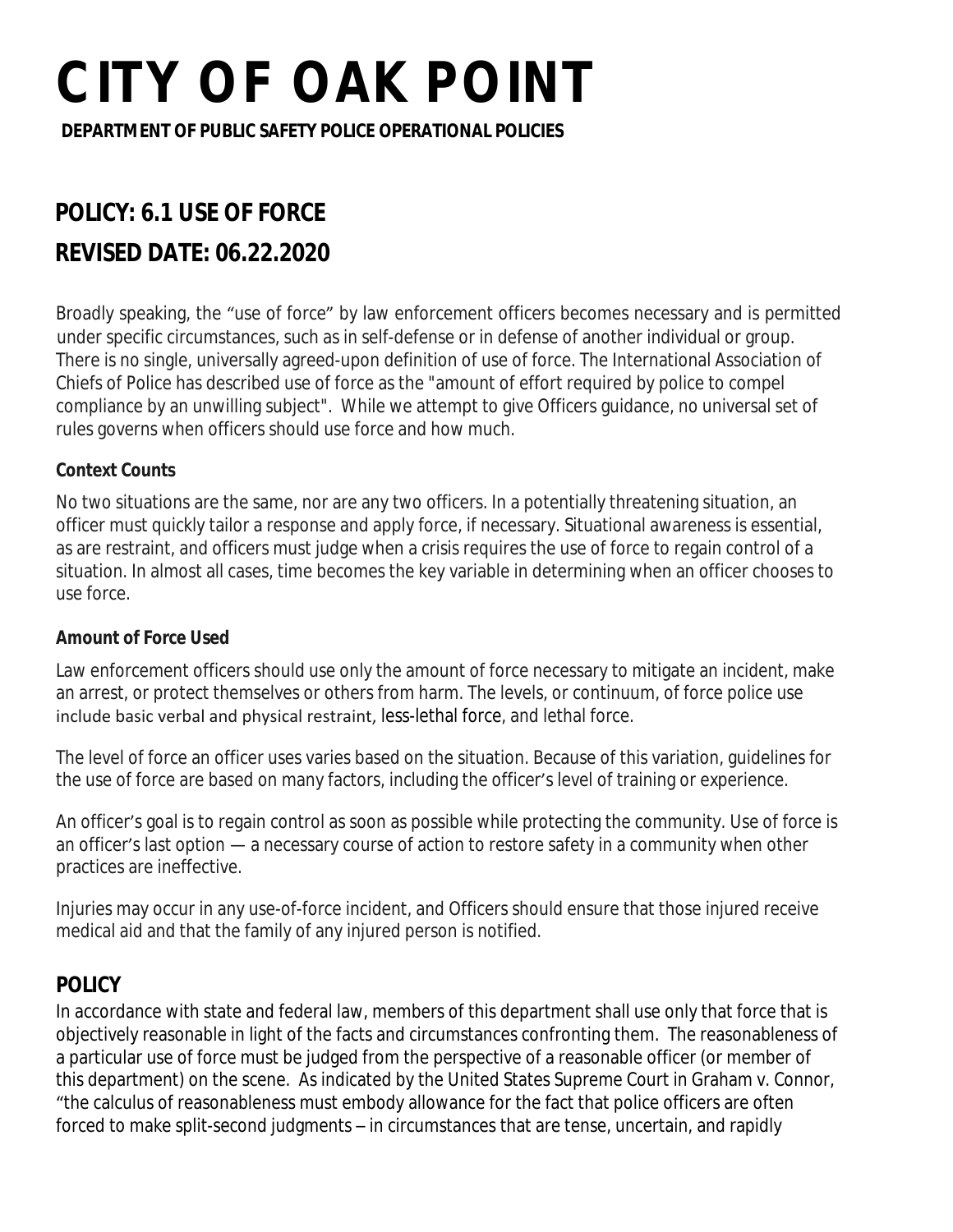### **DEPARTMENT OF PUBLIC SAFETY POLICE OPERATIONAL POLICIES**

evolving – about the amount of force that is necessary in a particular situation." Partial compliance with this policy will be deemed non-compliance.

### **I. PURPOSE**

The purpose of this policy is to provide law enforcement officers of this agency with guidelines in the use of deadly and non-deadly force.

### **II. DEFINITIONS**

### A. Deadly force

Deadly Force: Any use of force that creates a substantial risk of causing death or serious bodily harm.

B. Non-deadly force

Non-deadly Force: Any use of force other than that which is considered deadly force. This includes any physical effort used to control or restrain another, or to overcome the resistance of another.

### C. Objectively Reasonable

Objectively Reasonable: In determining the necessity for force and the appropriate level of force, members shall evaluate each situation in light of the known circumstances including, but not limited to, the seriousness of the crime, the level of threat or resistance presented by the subject, and the danger to the community or members of this department.

### **III. PROCEDURES**

### A. Use of Non-deadly Force

Where deadly force is not authorized, officers may use only that level of force that is objectively reasonable to effectively perform their duty. Circumstances including, but not limited to, the seriousness of the crime, the level of threat or resistance presented by the subject, and the danger to the community or members of this department must be considered in this decision.

### B. Use of Deadly Force

Law enforcement officers are authorized to use deadly force when one of the following applies:

- 1. To protect the officer or others from what is reasonably believed to be a threat of death or serious bodily harm.
- 2. To prevent the escape of a fleeing violent felon who the officer has probable cause to believe will pose a significant and immediate threat of death or serious physical injury to the officer or others. Where practicable prior to discharge of the firearm, officers shall identify themselves as law enforcement officers and state their intent to shoot.

### C. Deadly Force Restrictions

1. Warning shots shall not be fired.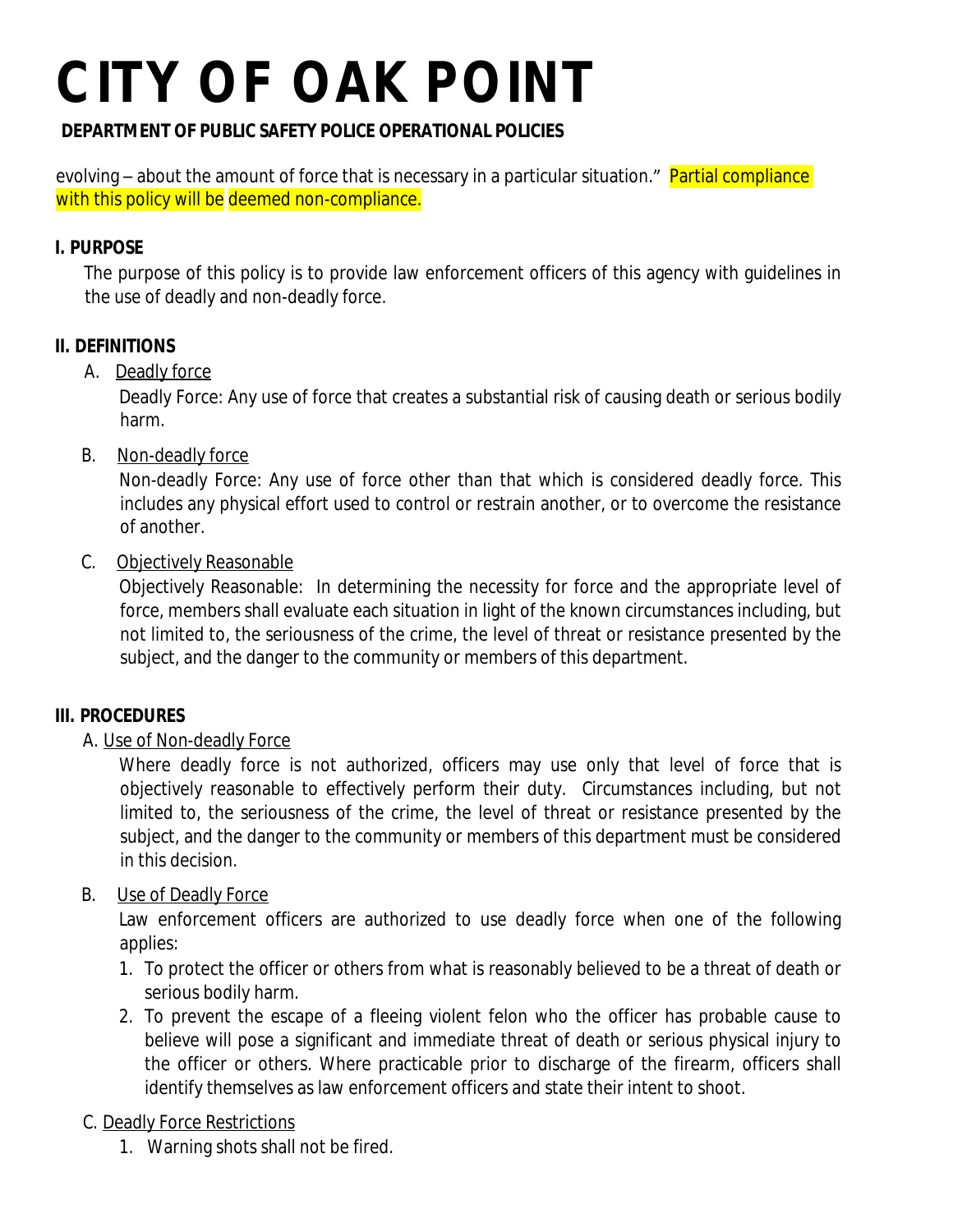### **DEPARTMENT OF PUBLIC SAFETY POLICE OPERATIONAL POLICIES**

- 2. Firearms shall not be discharged at a moving vehicle except if an officer reasonably believes that a person poses an immediate threat to the officer or another person with deadly force by means of a vehicle, an officer may use deadly force against the driver of the vehicle if it is reasonable necessary to protect the officer or another from death or serious bodily injury.
- 3. As officers of this department are not routinely trained in the use or application of choke hold or carotid control holds techniques, these are prohibited except where no other option is available for the protection of life or self defense.
- 4. Use of Streamlite or MagLite or other objects as weapons is prohibited with exception. An officer may use a flashlight or other object designed for a use other than as a weapon only to defend himself or another from imminent serious bodily injury or death if departmentally sanctioned methods are not available or are impractical. The use of a flashlight or other alternative weapon under such circumstances, depending on the manner of use, may be deemed an application of deadly force and all requirements related to baton use shall be observed.
- 5. Officers may use deadly force to destroy an animal that represents a threat to public safety or as a humanitarian measure where the animal is seriously injured, when the officer reasonably believes that deadly force can be used without harm to the officer or others. In these circumstances, a supervisor shall be contacted prior to the use of deadly force if time permits.

### **IV. FORCE DE-ESCALATION**

De-escalation tactics and techniques are those actions required to be undertaken by an officer(s) to avoid physical confrontations, while minimizing the need to use force during an incident **when the totality of the circumstances and time permit**. These tactics and techniques are required to be used unless action is immediately necessary to protect the officer, another person or to stop dangerous behavior. De-Escalation tactics and techniques shall be employed when practical and safe to do so to increase the likelihood of voluntary compliance and cooperation.

It is the policy of this Department that when all of the reasonably known circumstances indicate it is safe, prudent, and feasible to do so, an officer(s) shall attempt to slow down, reduce the intensity, or stabilize the situation so that more time, options and/or resources may become available for incident resolution.

When time and circumstances reasonably permit, an officer(s) shall consider whether a subject's lack of compliance is a deliberate attempt to resist or is the result of an inability to comply based on factors including, but not limited to:

- Medical conditions
- Mental impairment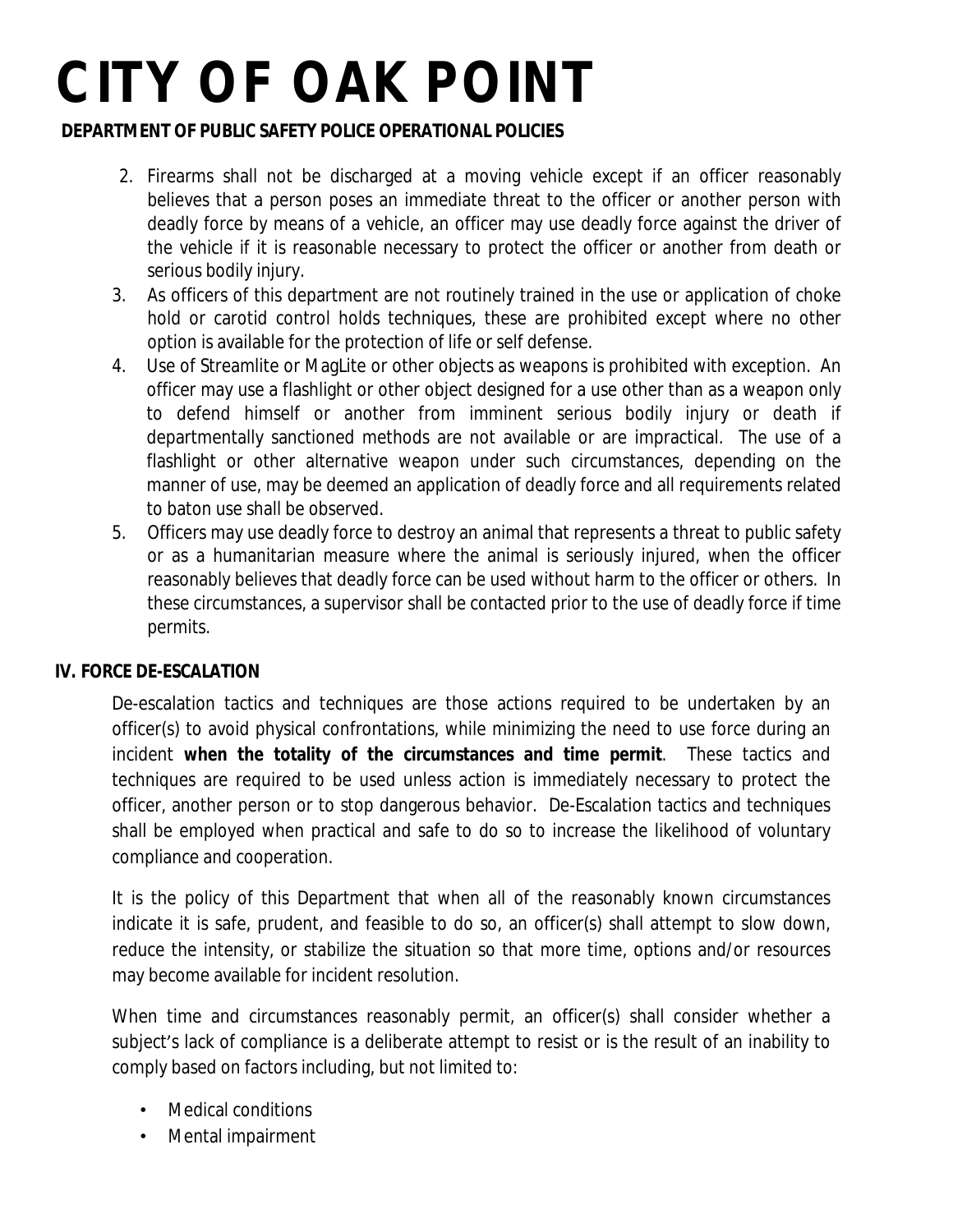### **DEPARTMENT OF PUBLIC SAFETY POLICE OPERATIONAL POLICIES**

- Developmental disability
- Physical limitation
- Language barrier
- Drug interaction
- Behavioral crisis

An officer's awareness of these possibilities, when time and circumstances reasonably permit, shall then be balanced against the facts of the incident and which tactical options are the most appropriate to bring the situation to a safe resolution. An officer is not expected to engage in force de-escalation measures that could jeopardize the safety of himself, the community or of any employee.

Where circumstances and time reasonably permit, an officer(s) shall take those reasonable and prudent actions which operate to mitigate the immediacy of the threat thereby giving the officer(s) time to call more officers, utilize other tactics, or request specialty assistance, such as Crisis Negotiators. The number of officers on scene may increase the available force options, a circumstance which has the potential to increase the ability of the officer(s) to reduce the overall force used by promoting consideration of other viable alternatives such as:

- Decreasing the exposure to the potential threat by using distance or physical barriers between an uncooperative subject and an officer.
- Containing the threat.
- Maximizing the use of cover or concealment to reduce officer(s) exposure to potential threats by placing the officer(s) in a safer position.
- Communicating from a safe position to gain the subject's compliance through the use of verbal persuasion, advisements, and/or warnings. Generally, communication techniques should engage active listening to calm agitated individuals and promote rational decision-making.
- The officer's physical actions may also de-escalate a potentially volatile/violent situation; i.e., exhibiting a relaxed body language.

When the circumstances warrant an application of force, the level of force applied must reflect the totality of the reasonably known circumstances surrounding the immediate situation. The officer need only select a level of force that is within the range of "objectively reasonable" options. Officers must rely on training, experience and an assessment of the situation to decide an appropriate level of force to be applied. Reasonable and sound judgment will dictate the force option to be employed.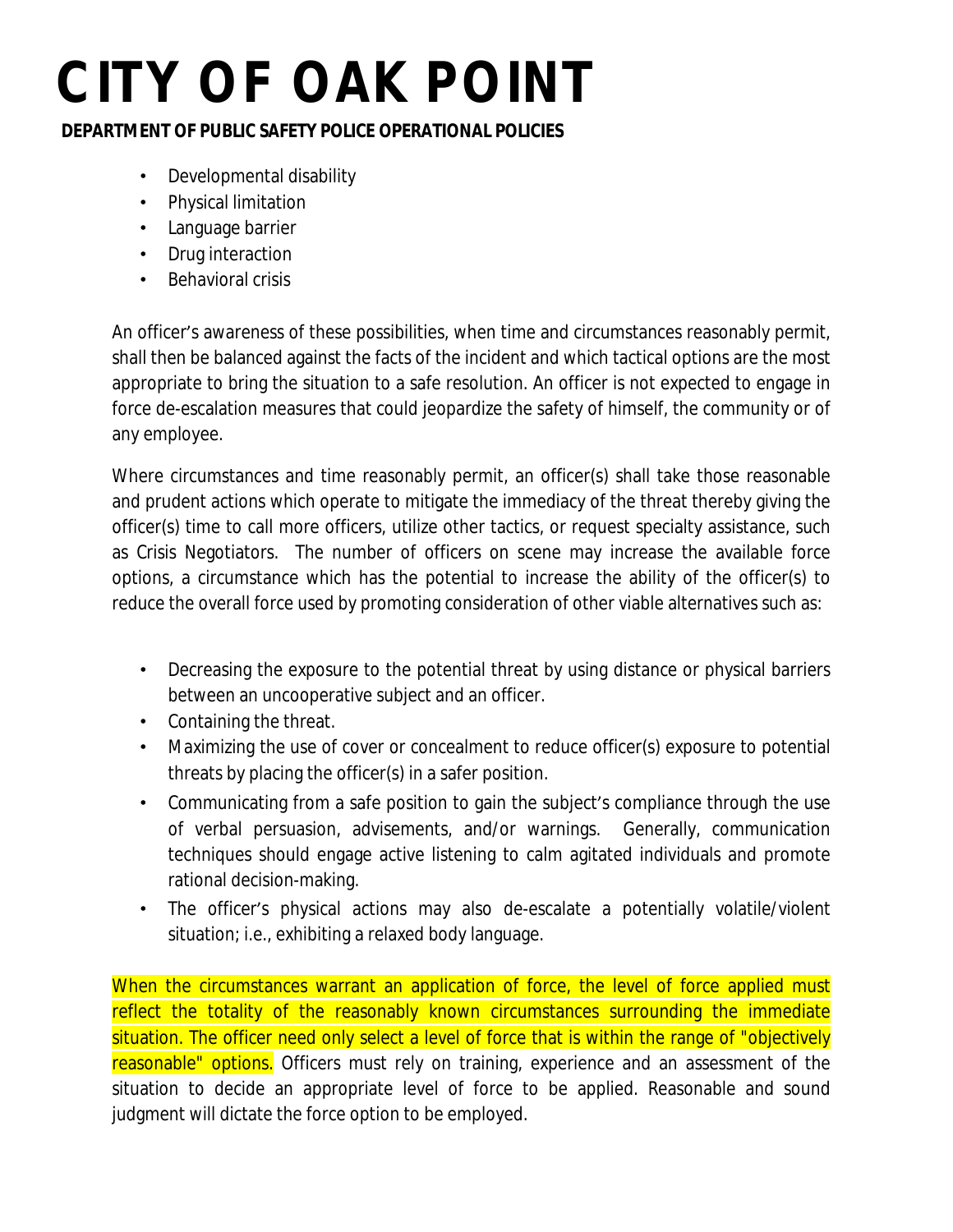### **DEPARTMENT OF PUBLIC SAFETY POLICE OPERATIONAL POLICIES**

Officers may either escalate or de-escalate the use of force as the situation progresses or as circumstances change. When a suspect is under control, either through the application of physical restraint or the suspect's compliance, the degree of force shall be de-escalated accordingly. An officer has the duty to intercede when observing unreasonable or unnecessary force being applied to a given situation.

### **V. TRAINING**

- A. All officers shall annually receive training in the use of their firearms, all non-lethal weapons authorized by the department, De-escalation Techniques, reality based training(RTB) exercises, hands-on arrest and defensive tactics, as well as the Use of Force policy prior to performing any law enforcement duties.
- B. All officers shall be trained and qualified with their firearms at least once annually.
- C. All officers shall receive training in the department's De-escalation and Use of Force policy annually, incorporating RBT training at a minimum of once annually.
- D. All officers shall receive hands-on arrest and defensive tactics training.
- E. Officers shall receive training in Taser weapons used by the department and demonstrate proficiency with those weapons at least every two years.

### **VI. REPORTING USE OF FORCE**

- A. Officers shall document any application of force except for those arising in training or departmental demonstrations.
- B. If officers have employed any use of physical force which has resulted in bodily injury to any party or used any impact, electrical, or chemical weapons, or discharged any firearm, they shall first provide for appropriate medical aid for the subject injured and:
	- 1. When safe to do so, notify the Director by phone of any use of force. Notification by one officer involved in the event is sufficient, unless an additional officer feels that facts have been misrepresented or omitted. The Director shall determine if an immediate investigation is required.
	- 2. Photographs of any person involved will be taken as soon as possible after the use of force or alleged use of force, to document any injury or lack of injury. These will be taken by the Sergeant or in his absence the senior patrolman.
	- 3. Submit a Use of Force form to the Director prior to the end of shift describing the incident, the force used, and any medical aid rendered. The Use of Force form shall be in addition to any other required reports.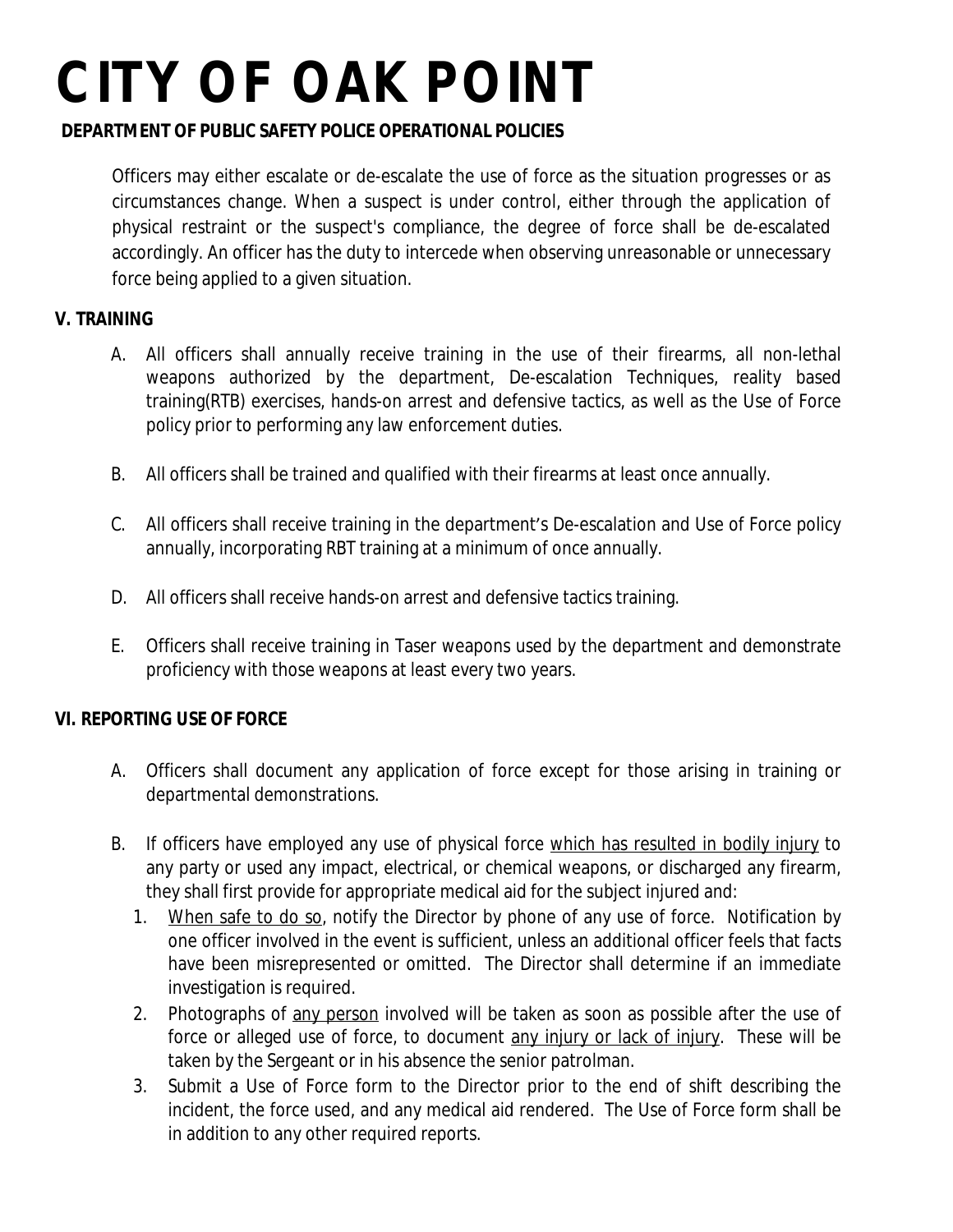**DEPARTMENT OF PUBLIC SAFETY POLICE OPERATIONAL POLICIES**

#### **VII. DEPARTMENTAL REVIEW**

- A. Review
	- 1. A sergeant shall be appointed by the Director to perform a review and report to the Director all reported uses of force to determine whether:
		- a. Departmental orders were violated.
		- b. Relevant departmental policy was clearly understandable and effective to cover the situation.
		- c. Departmental training was adequate.
		- d. Departmental equipment operated properly.
	- 2. At least annually, the Director shall prepare a use-of force incidents report to be made available to council and to determine if additional training, equipment, or policy modifications may be necessary.
- B. Internal investigations
- An internal investigation will be conducted on any use of deadly force by members of this department. An internal investigation may be conducted on other uses of force incidents if a violation of law or department policy is suspected. The criminal investigation may be conducted by another law enforcement agency with concurrent jurisdiction at the request of the Director, with the request the results be presented to the grand jury for review.
- C. Assignment

Pending administrative and if applicable Grand Jury review, any officer whose actions have resulted in the death or serious bodily injury of another person shall be removed from line duty assignment. This action is intended to protect both the officer's and the community's interest until the situation is resolved. This re-assignment is not considered punitive in nature.

### **Approved:** *M. Shackleford*  **M. Shackleford**

**Reference:** Texas PC 9.51, Texas CCP 6.07, 15.24